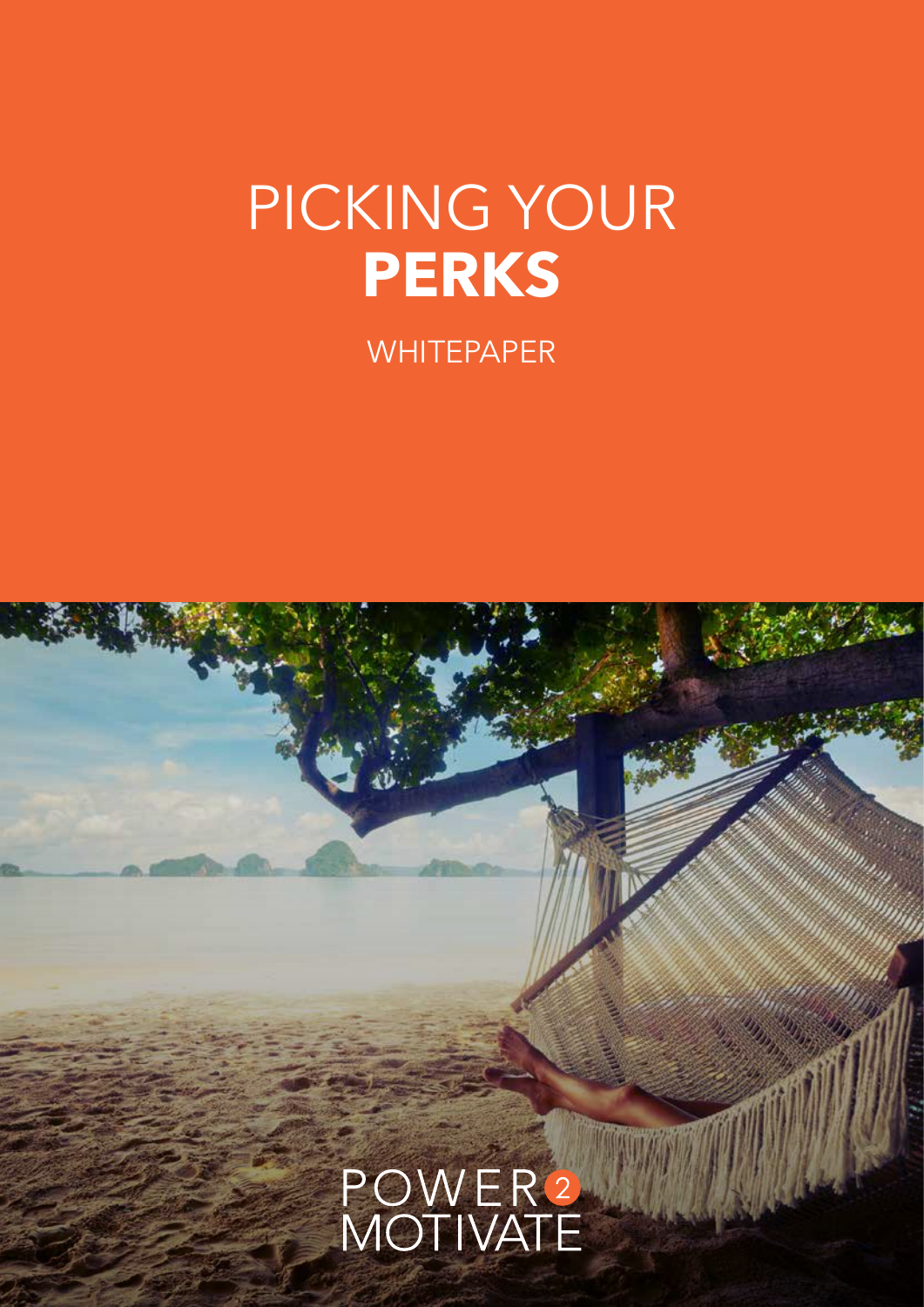

Benefits and perks are often lumped under the same category, yet they are two slightly different things. While they are both non-wage items, benefits are relatively standard features that supplement salaries whereas perks are considered added bonuses.

Benefits include things like: Health Insurance, superannuation contributions, dental and vision insurance etc. - these add-ons are generally seen as more critical additions to a worker's annual salary.

Perks, on the other hand, are little bursts of fun intended to incentivise and motivate employees. They can be handed out as employee recognition on a performance basis or tapped into to celebrate staff loyalty after so many years with a company. This could be as simple as free kitchen coffee or as elaborate as company-paid travel.

There is no understating how important benefits are. Your team members want to feel safe and secure and there are few better ways to do that besides supply them with a steady paycheck and peace of mind about things like health insurance and dental coverage. However, perks have quite a bit of business value as well.

When your employees are happy, all the other chips seem to fall into place. From employee retention to productivity levels, investing in the happiness of your team members is wise to say the least. Perks are a proven way to spread a little joy in your office. There are a few key points to keep in mind before you start choosing your perks.

**"When your employees are happy, all the other chips seem to fall into place."** 

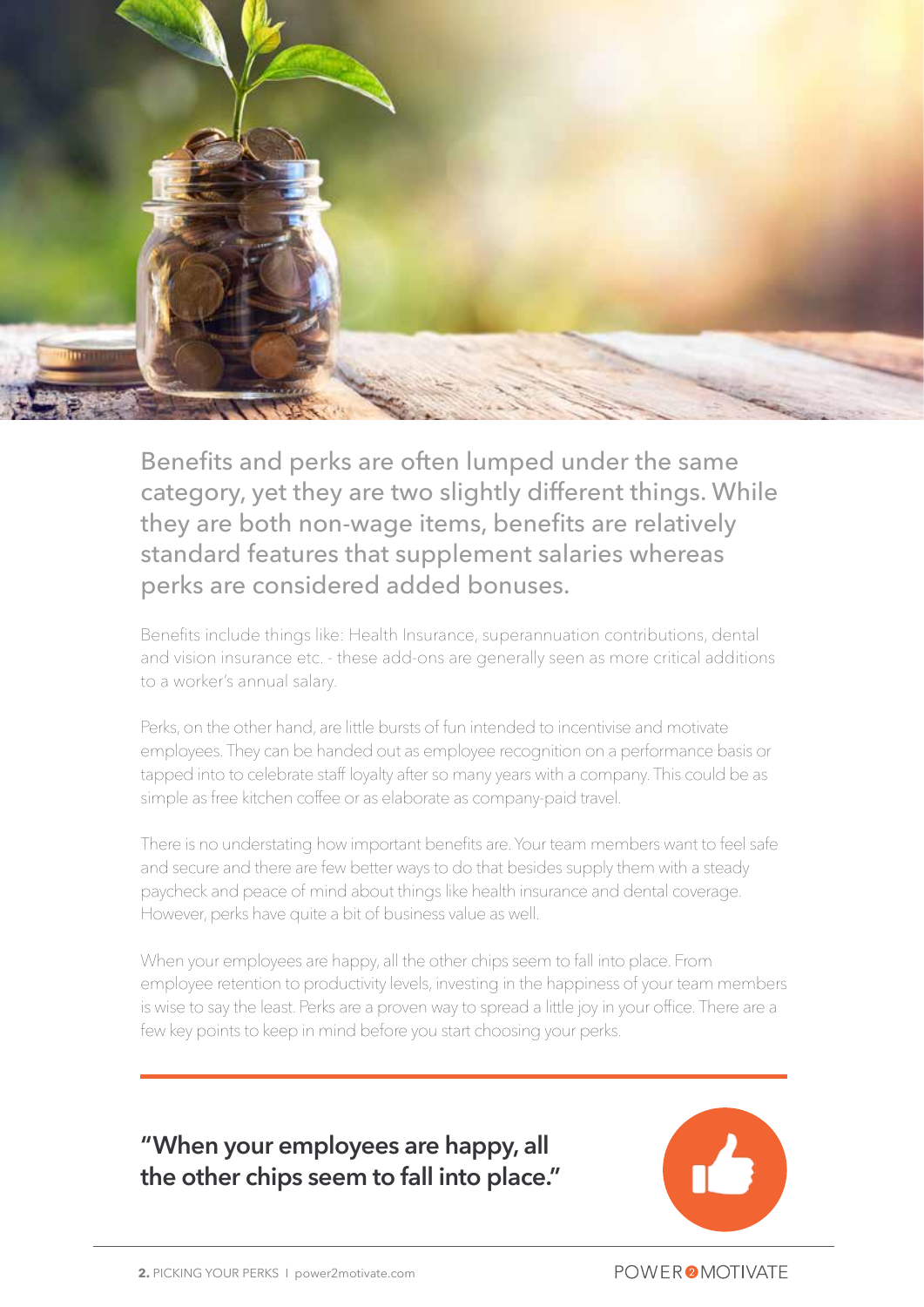

#### RECOGNISE THE VALUE OF PERKS

As we mentioned above, perks make for happy employees and happy employees make for improved business functions. While perks aren't intended to be used as a bandaid for a poor company culture, they can help take a strong company up another level by engaging team members and promoting positivity across the office.

## BE CONSISTENT WITH YOUR PERKS

Perks are most effective as regular reminders of a job well done, explained Muse contributor Jim Belosic. You want to be consistent when it comes to rewarding your team. Don't have one big spree of giveaways and then forget about recognition and rewards for the rest of the year. In the past, rewards and perks were reserved for big career milestones. Today, it is more about smaller incentives on a more consistent basis.

## UNDERSTAND WHAT YOUR TEAM WANTS

Leaders need to take the time to understand what kinds of perks would best fit their team. This requires a little digging. Whether you want to take the detective route and gather information from your team members one by one or send out a mass employee survey, perks are only effective when they align with what your team really likes. Take the time to figure this out.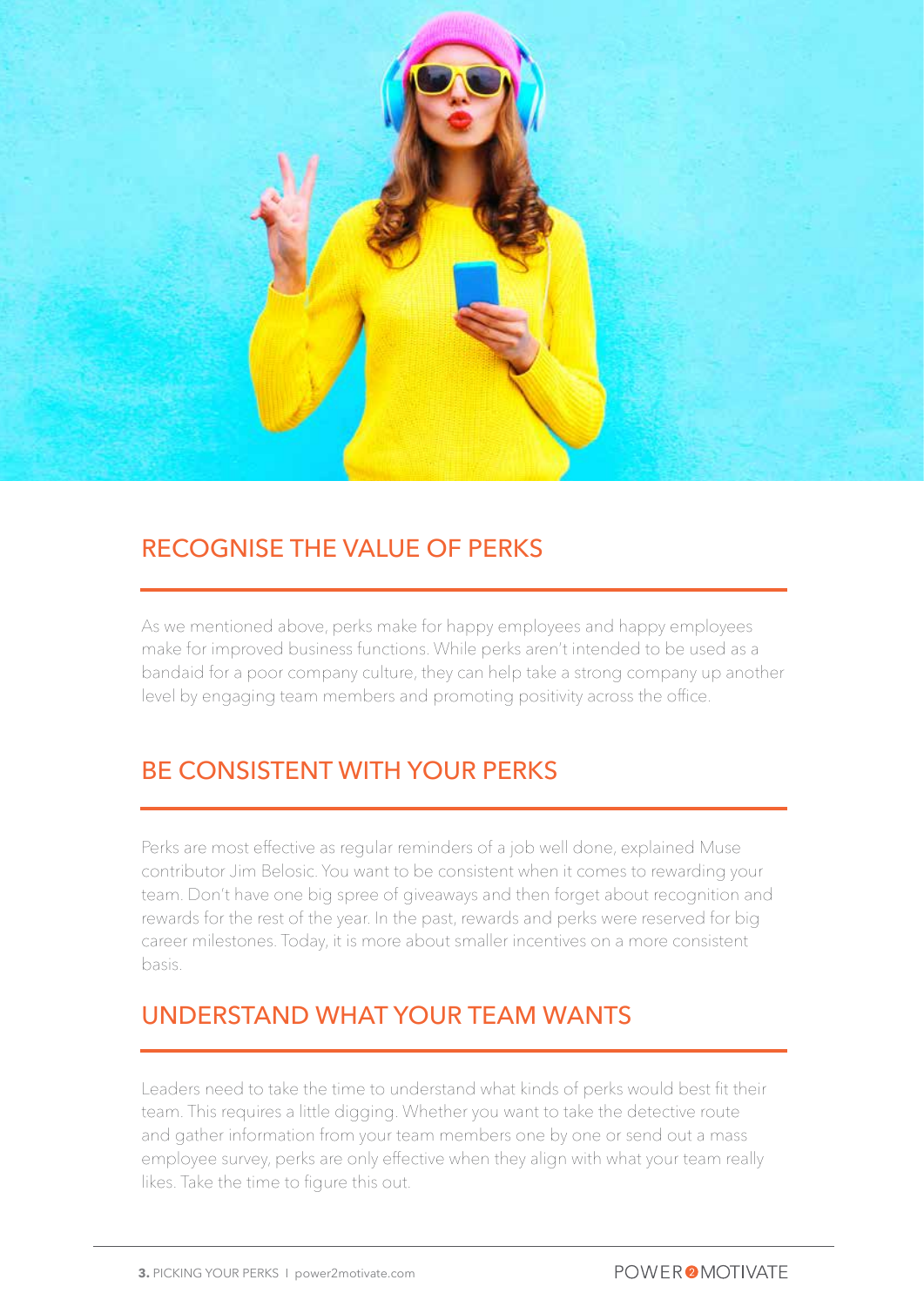

#### **WHAT ARE THE OPTIONS?**

So, once you've had a brainstorm it's time for the fun part: Picking your perks. What are some of the best options? Let's take a look.

#### FLEXIBLE WORK POLICIES

Work arrangements are increasingly becoming more accommodating. Whether it is a four day work week or the option to work from home on occasion - offering more flexible work policies is a great perk for your team members. A recent PricewaterhouseCoopers (PwC) report found that having these options was in the top three preferred rewards of younger workers.

#### PROFESSIONAL DEVELOPMENT OPPORTUNITIES

Did you know that millennials prefer professional development opportunities over financial rewards? According to PwC, millennials overwhelmingly named learning options as a better reward than money - outscoring flexible work arrangements as well.

In fact, offering career building options is a proven way to engage a demographic that has almost completely taken over the workforce. Setting up seminars for your employees to further their knowledge or footing the bill for an industry conference are all great perks for your team members. These not only help them further their career but will ultimately improve their work within your business - sounds like a win-win to us.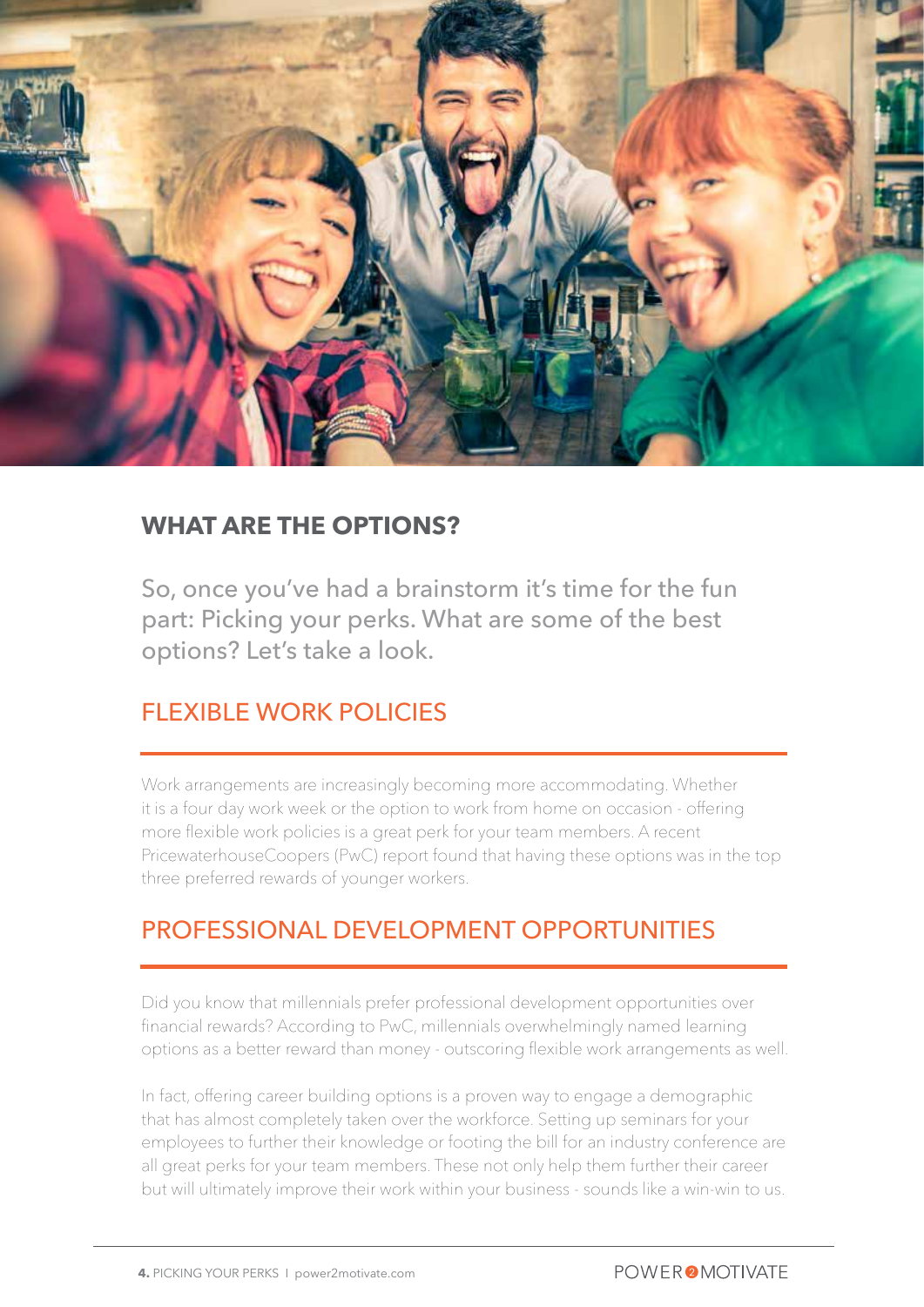

#### FREE TREATS

Perks don't always have to be grand gestures. Sometimes, they can be as simple as leaving out little treats in the office. Whether it's candy at the reception desk or free coffee in the kitchen, small freebies like this can go a long way for improving happiness throughout the office (and productivity too!).

A study by the University of Warwick set out to measure what role happiness played in overall work efficiency. They attempted to promote joy by doling out fruit and chocolate during the day. Doing so made productivity levels increase by 20 per cent (and it only costs researchers \$2 per person).

#### REWARDS

Access to premium concert tickets, high-end entertainment platforms and travel discounts galore - sounds like some pretty good rewards to us. Incentive programmes with enticing and relevant rewards are a hugely effective perk for any company.

**"Perks don't always have to be grand gestures. Sometimes, they can be as simple as leaving out little treats in the office."**